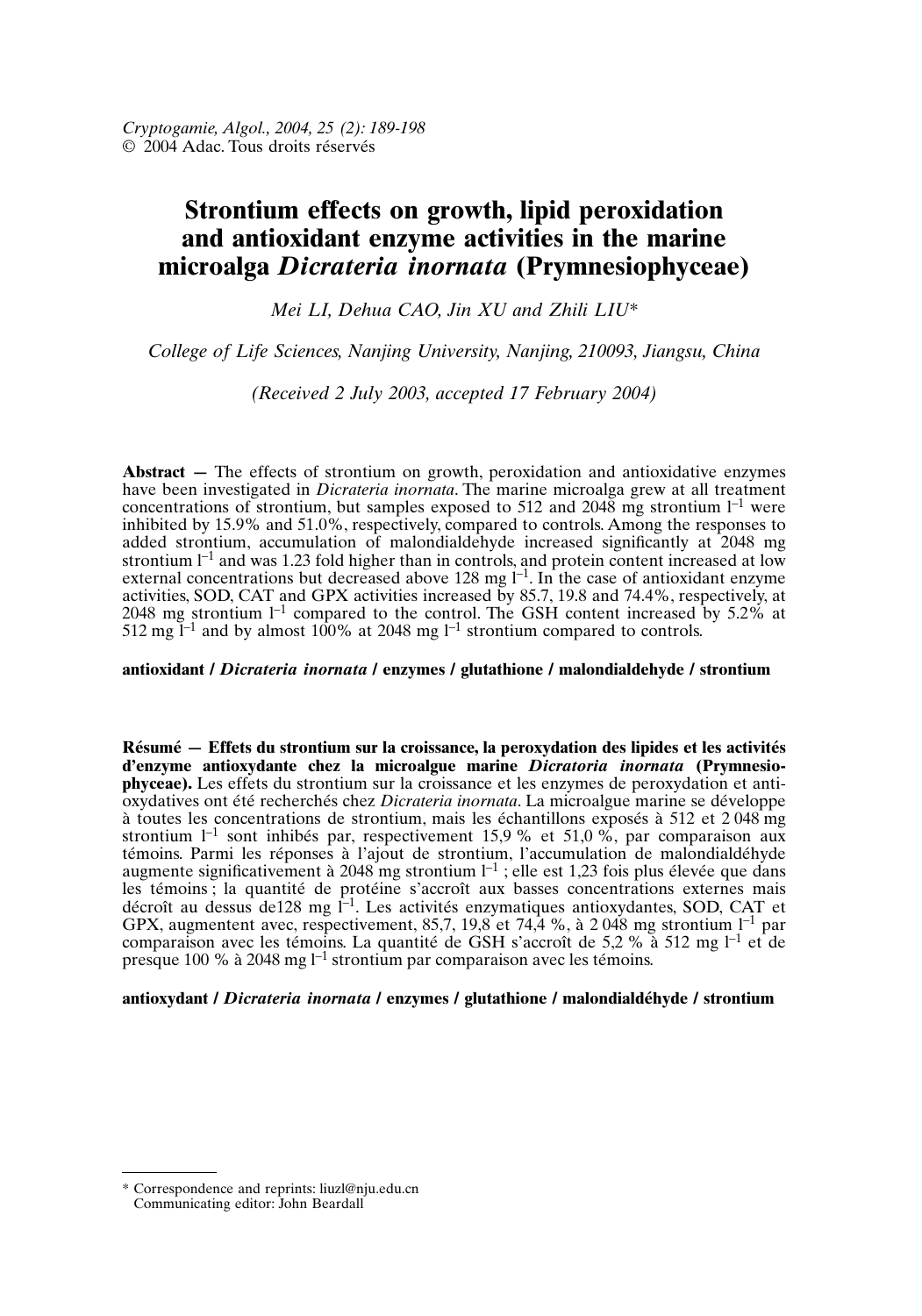## **INTRODUCTION**

Strontium is a minor component of seawater (Song, 2000) but is a major hazardous contaminant of wastewater and sludge produced by the nuclear industry (Bradley *et al*., 1996). 90Sr, a normal by-product of nuclear fission, can occur in the environment as a consequence of controlled or accidental release (Eisenbud & Gesell, 1997). When strontium isomorphously replaces the calcium in bones, it is more mobile than calcium, thus causing Urov's disease (Osteoarthritis Deformans Endemica) (Sergievsky, 1948). The fact that  $90Sr$  is a potentially dangerous contaminant in an environment has resulted in many investigations of both its biogeochemistry and its metabolism by plants and animals (Kevern, 1964). Therefore, strontium has been ranked as one of the most potentially hazardous heavy metals to humans and aquatic organisms.

In terms of biomass, microalgae play an important role in the conversion of solar energy into chemical energy through photosynthesis. Furthermore, they have also been considered to play a promising role in environmental protection. Serious environmental pollution by heavy metals results from their increasing utilization in industrial processes and, because most heavy metals are transported into the marine environment and accumulated without decomposition, pollution of the marine environment has become an issue of major concern in recent years. In polluted aquatic ecosystems, algae can be used as biosorbants and accumulators of metals (Holan *et al*., 1993). They are reported to accumulate metals which otherwise are toxic to biota, and have been considered to play a promising role in environmental protection. An understanding of the regulatory mechanisms of metal tolerance and the components involved in them will help in metal removal from aquatic ecosystems. Tolerance and protective mechanisms have evolved to scavenge free radicals and peroxides generated during various metabolic reactions. These protective mechanisms include antioxidative enzymes such as superoxide dismutase (SOD), catalase (CAT) and peroxidase (POD), and antioxidant compounds such as glutathione (GSH) and carotenoids (CAR). Superoxide radicals generated in plant cells are converted to hydrogen peroxide by the action of superoxide dismutase (SOD). Accumulation of hydrogen peroxide, a strong oxidant, is prevented in the cell by catalase (CAT), which converts the hydrogen peroxide into water. Glutathione peroxidase (GPX) can also catalyze the reduction of hydrogen peroxide or organic hydroperoxides to water or alcohols, thereby protecting cells against oxidative damage. Glutathione, another component of the antioxidative defense system, has been found to increase under oxidative stress conditions (Noctor & Foyer, 1998). The responses of those antioxidant enzymes and antioxidants to metal stress varied among plant species and the metal involved (Mazhoudi *et al*., 1997). Thus it is of great importance to study metalinduced oxidative stress in order to understand the mechanisms of metal tolerance evolved by plants.

There have been several reports on antioxidant enzymes associated with metal stress in plants (Chaoui *et al*., 1997; Mazhoudi, *et al*., 1997), but studies on microalgae are very few (Lee & Shin, 2003). The aim of the present study is to investigate the effects on growth, lipid peroxidation and some antioxidant enzyme activities of the marine microalga *Dicrateria inornata* (Prymnesiophyceae) in response to elevated concentrations of strontium.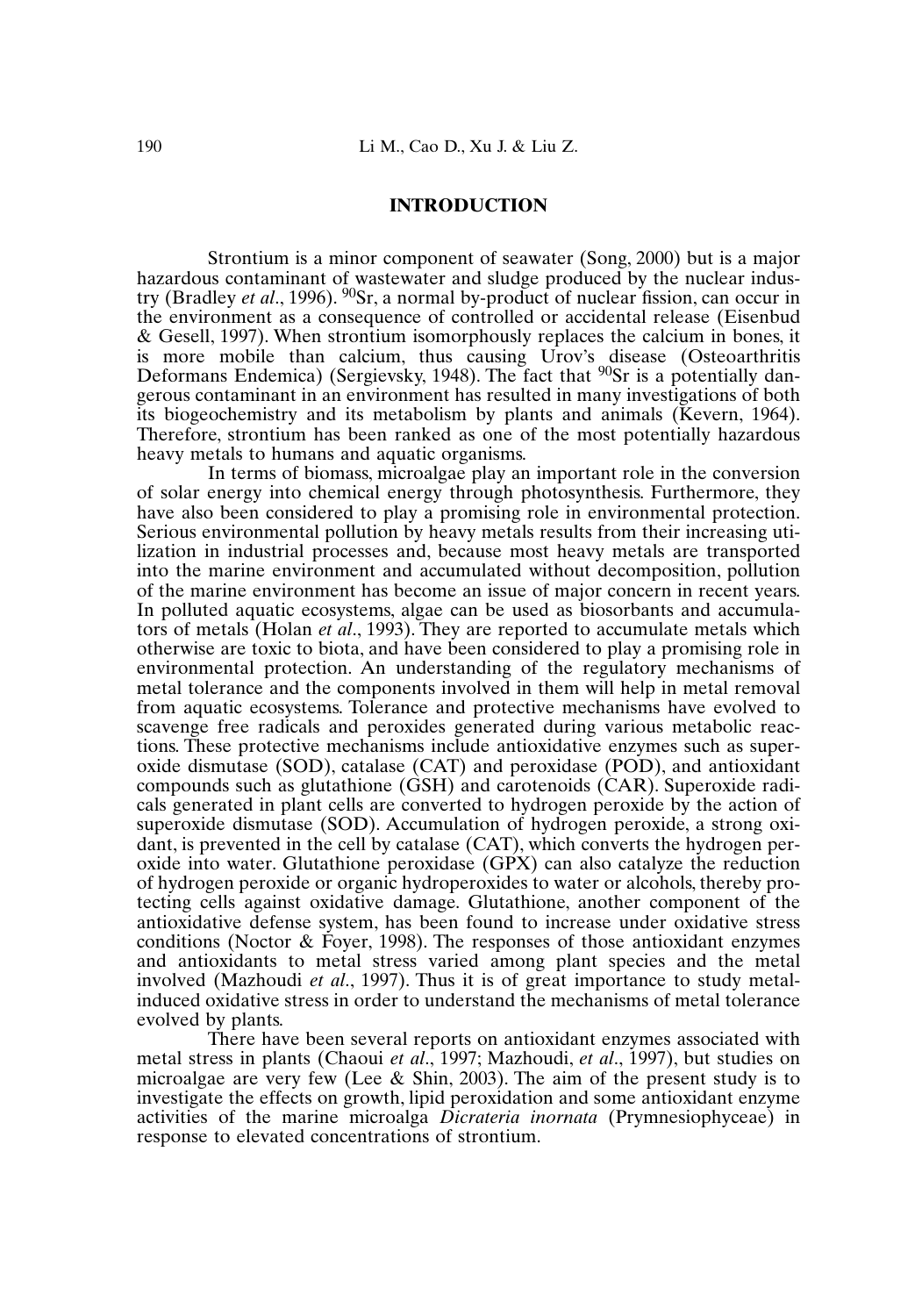# **MATERIALS AND METHODS**

## **Microalgal culture**

The marine microalga *Dicrateria inornata* (3009) was provided by the Institute of Oceanology, Chinese Academy of Sciences, Qingdao and maintained in sterilized artificial seawater (Lyman & Fleming, 1940) enriched with f/2 medium (Guillard & Ryther, 1962). The algae were grown at  $24 \pm 1$ <sup>o</sup>C and illuminated with cool white fluorescent lamps at a photon flux of 120-125 µmol photon  $m^{-2}$ ·s<sup>-1</sup>. A 12:12 h L/D cycle was maintained in order to obtain synchronous cultures.

Experiments were conducted in 500 ml flasks that had been autoclaved at 121ºC for 20 min. Strontium-bearing solutions were prepared by dissolving analytical grade strontium chloride in deionized water.  $Sr^{2+}$  solutions in the range 8 to  $2048$  mg  $l^{-1}$  were prepared by the dilution of a concentrated stock solution. The initial culture was removed by centrifugation and the microalgal pellet was resuspended in medium of different strontium concentrations. The experiments were carried out under the conditions described above.

The growth of microalgae was measured spectrophotometrically (VIS-7220 spectrophotometer, Suntek Science Instrument Co. Ltd) at a reference wavelength of 420 nm in a cuvette with a 1cm light path.  $OD_{420\text{nm}}$  values were converted to cell counts using the liner regressions between optical density and cell counts which had been determined in preliminary experiments  $(y =$  $50.69OD_{420nm} + 0.93$ , r = 0.999, cell counts = y  $\times 10^5$ ).

## **Antioxidative Enzymes Assay**

For enzyme assays, *D. inornata* samples cultured for 15 d were centrifuged and re-suspended in 0.067 mM of pre-cooled sodium phosphate buffer (pH 7.0). After sonication for 5 min in an ice bath, the cell debris was removed by centrifugation at 12000 rpm for 20 min at 4ºC. The content of lipid peroxidation products (MDA) was determined according to the methods provided by Heath & Parker (1968). Total superoxide dismutase activity (SOD, EC 1.15.1.1) was determined by the ferric cytochrome *c* method using xanthine / xanthine oxidase as the source of superoxide radicals, and a unit of activity was defined as that described in McCord & Fridovich (1969). Catalase activity (CAT, EC.1.11.1.6) was assayed spectrophotometrically with an Hitachi U-3000 spectrophotometer by measuring the decrease of absorbance at 240 nm due to  $H_2O_2$ decomposition (Rao *et al.*, 1996). Glutathione peroxidase (GPX, EC.1.11.1.9) activity was tested in the presence of added glutathione (Thomas *et al*., 1990). The concentration of reduced glutathione (GSH) was determined spectrophotometrically with dithionitrobenzoic acid (DTNB) at 412nm (Rijstenbil *et al*., 1994). Protein content of homogenates was determined by reaction with Coomassie Blue dye, using bovine serum albumin as the standard, in a VIS-7220 spectrophotometer (Bradford, 1976).

## **Statistical analysis**

The differences between the control and treated samples were analyzed by one-way ANOVA, taking  $P < 0.05$  as significant according to Turkey' s multiple range tests. Each experiment had three replicates. The mean values  $\pm$  S.D. are reported in Figures.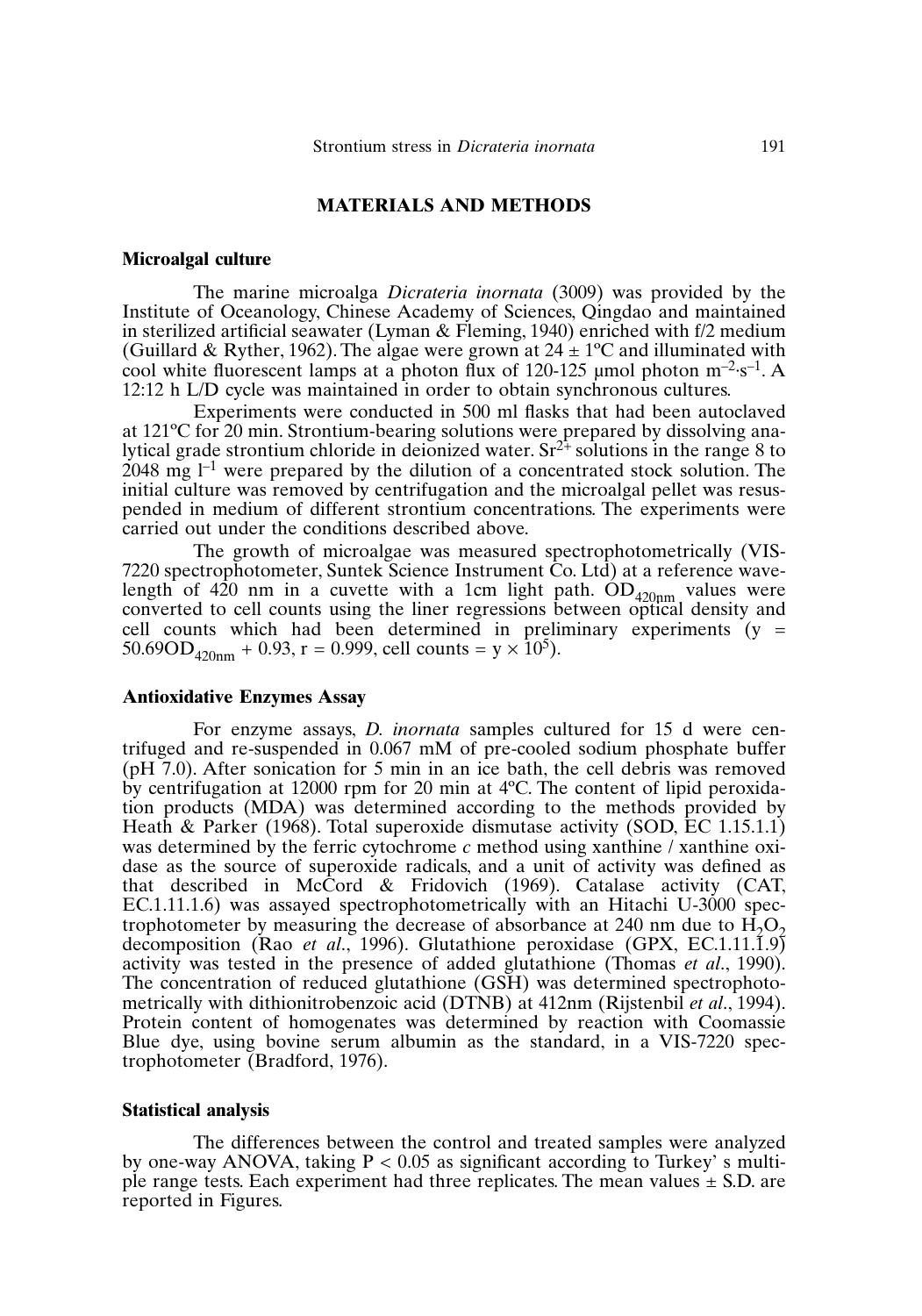## **RESULTS**

## **Effects on growth**

It can be seen in Fig. 1 that *D. inornata* could grow under all experimental  $conditions$ . The inhibition of growth was not significant at strontium concentrations lower than 128 mg  $l^{-1}$  whereas at 512 mg strontium  $l^{-1}$  and above, a significant reduction in the number of microalgal cells was apparent. At the end of the experiment, the number of cells in the control was in the range of  $2.51 \times 10^6$  cells ml<sup>-1</sup>, while at 2048 mg strontium  $l^{-1}$  it was  $1.23 \times 10^6$  cells ml<sup>-1</sup>. Growth was inhibited by 15.9% and 51.0%, respectively, when compared to the control, at strontium treatment concentrations of 512 and 2048 mg  $l^{-1}$ . The cell size was approximately 20.89 µm in diameter for both control and strontium-treated samples.



Fig. 1. Growth curves of *D. inornata* supplemented with 0 - 2048 mg strontium  $l^{-1}$ . Algae were cultured at  $24 \pm 1$ °C, 120-125 µmol photon m<sup>-2</sup> s<sup>-1</sup> and 12:12 h L/D cycle.

## **Effects on content of lipid peroxidation products and soluble protein**

The MDA content significantly decreased at strontium concentrations of 8, 32, 128 and 512 mg  $l^{-1}$  whereas at 2048 mg strontium  $l^{-1}$ , MDA significantly increased to 123.0% of the control value (Fig. 2). Protein content remained relatively similar at concentrations up to 512 mg  $I^{-1}$  whereas at 2048 mg  $I^{-1}$  there was a significant (49.7%) decrease (Fig. 3)

## **Effects on the activities of antioxidant enzymes**

The activities of SOD, CAT and GPX at 2048 mg strontium  $1^{-1}$  were significant higher than those of the controls, increasing by  $85.7$ , 19.8 and 74.4%, respectively (Fig. 4). A decrease in SOD and CAT activities are evident at lower external concentrations whereas GPX activity was not significantly affected by concentrations lower than 2048 mg  $l^{-1}$ .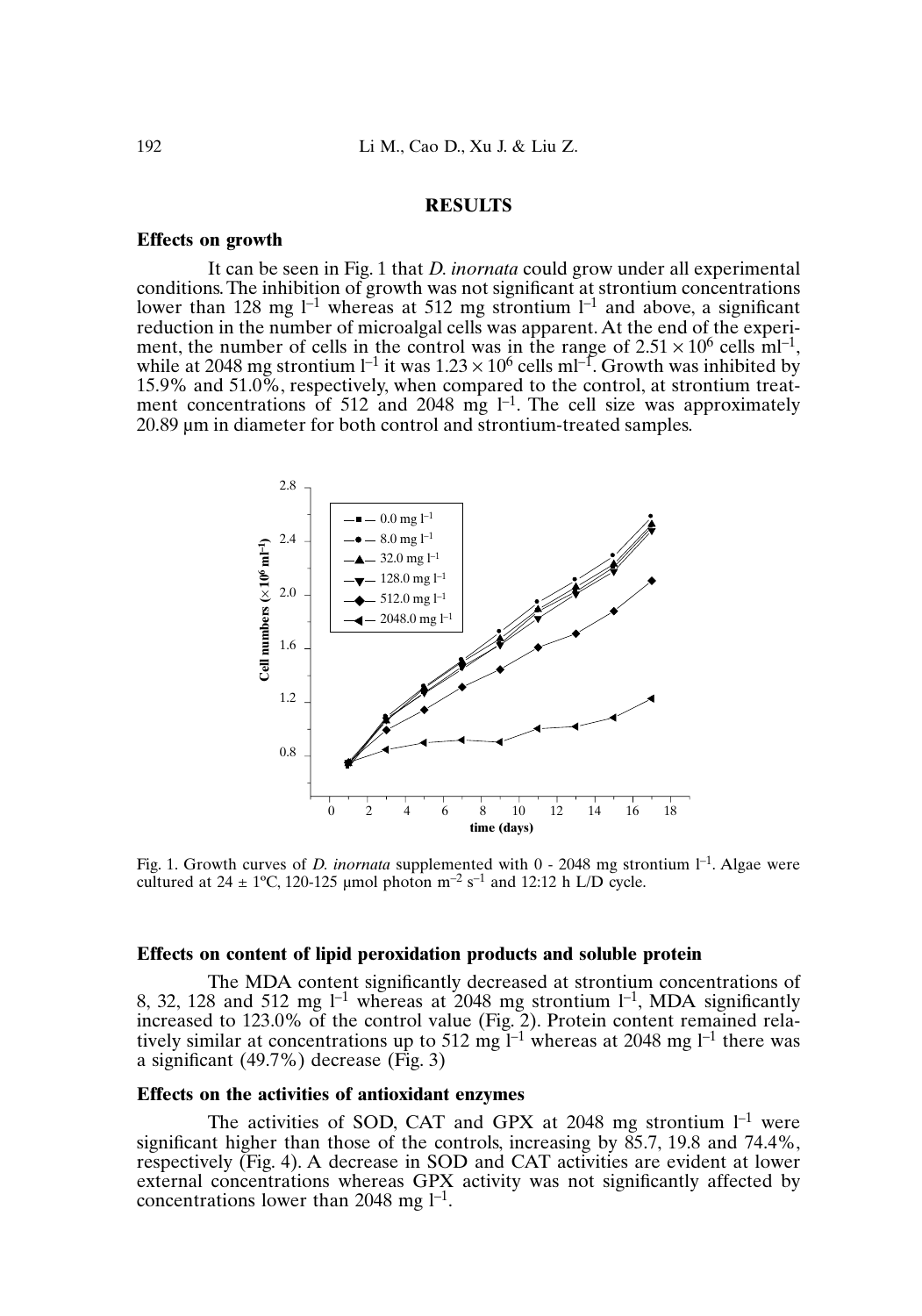

Fig. 2. Level of lipid peroxidation products (MDA) measured as thiobarbituric acid reactive substances in *D. inornata* exposed to different concentrations of strontium. Data are the means  $\pm$ SD of three replicates.



Fig. 3. Soluble protein contents of *D. inornata* supplemented with 0-2048 mg strontium  $l^{-1}$ . Data are the means  $\pm$  SD of three replicates.

## **Effects on GSH content**

The GSH content was dependent on the strontium concentration. A concentration of 2048 mg  $l^{-1}$  significantly increased (99.9%) GSH compared to the control, while 512 mg  $I^{-1}$  only slightly increased (5.2%) GSH content (Fig. 5). The content of GSH at lower strontium concentrations did not differ from that of the control.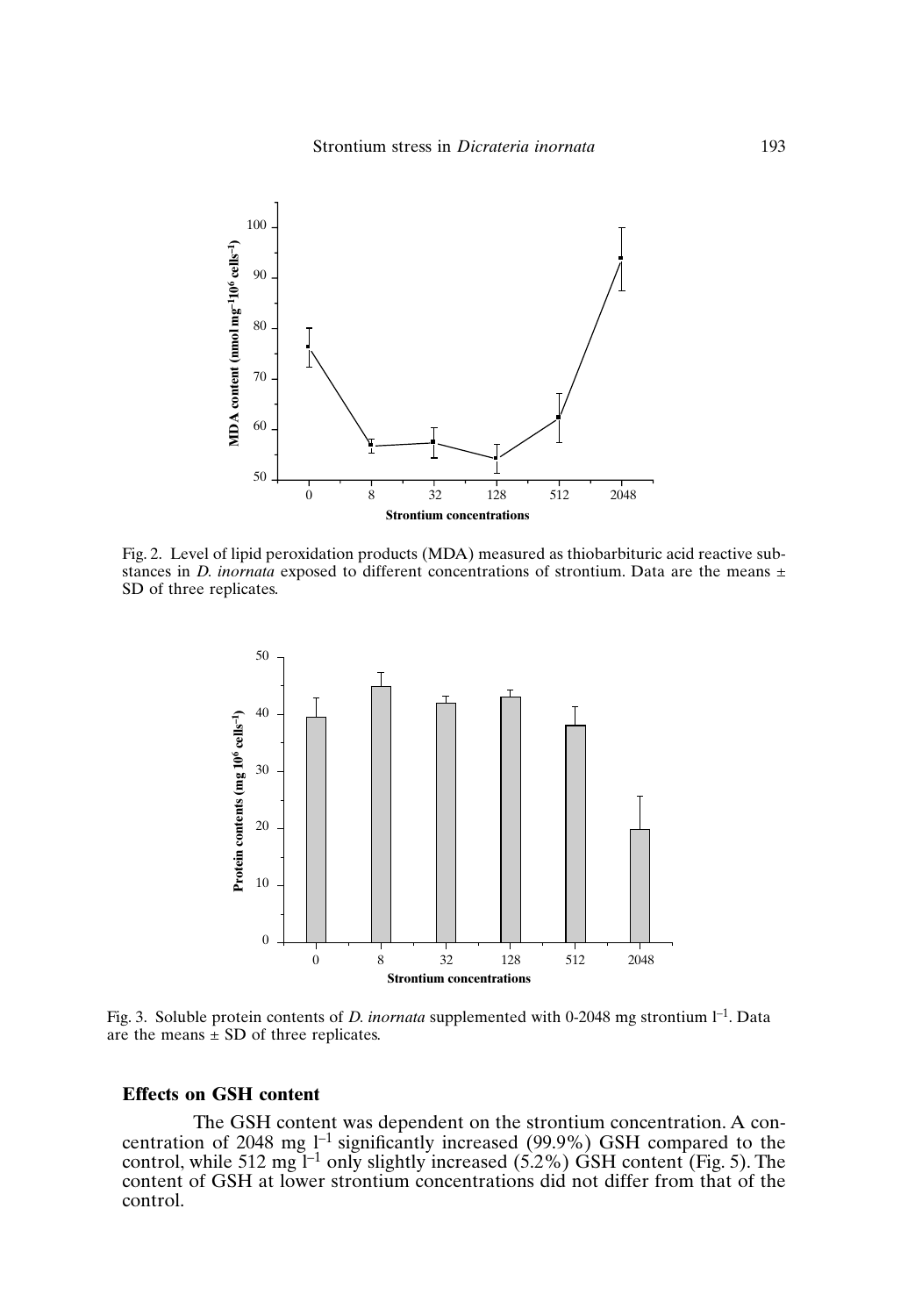

Fig. 4. Total activities of SOD, CAT and GPX of *D. inornata* supplemented with 0-2048 mg strontium  $l^{-1}$ . Data are the means  $\pm$  SD of three replicates.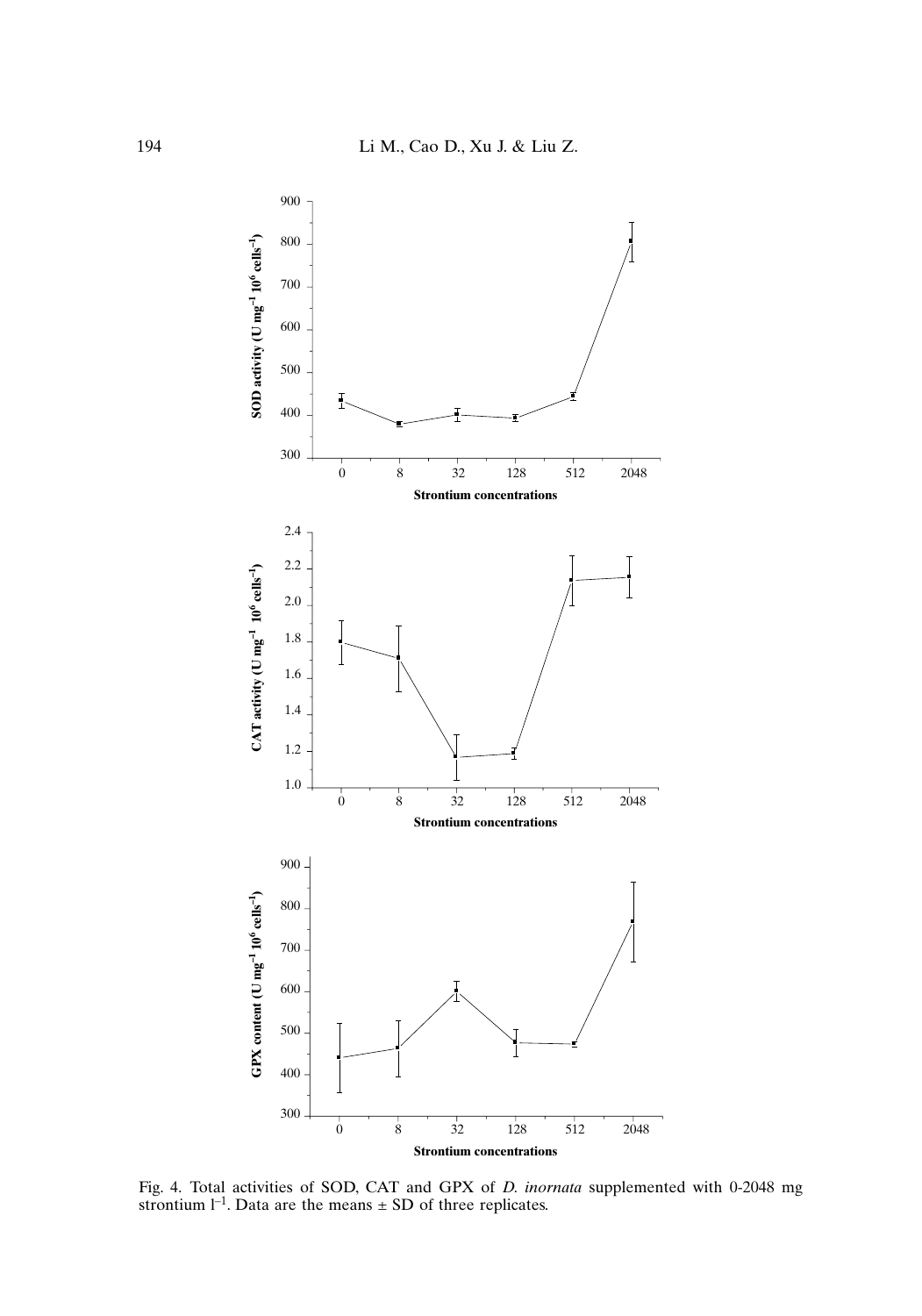

Fig. 5. GSH content of *D. inornata* supplemented with 0-2048 mg strontium  $I^{-1}$ . Data are the means  $\pm$  SD of three replicates.

#### **DISCUSSION**

The concentration of strontium in natural seawater is about 8 mg  $1^{-1}$ (Song, 2000) and normally 7.9 mg  $l^{-1}$  in artificial seawater (Lyman & Fleming, 1940). In our previous experiments (data not shown), saturated  $SrCl<sub>2</sub>$  (sediment was present in the culture) was used to determine the effect on growth. It was found that the growth and cell counts were decreased without causing death. The strontium concentrations of 0, 8, 32, 128, 512 and 2048 mg  $l^{-1}$  used here were chosen to study the influence of strontium concentration on growth, lipid peroxidation and antioxidant enzyme activities.

It is well known that reactive oxygen species (ROS) are produced in cells when exposed to environmental stresses, e.g., exposure to high light intensities, UV radiation, metals. Increasing levels of ROS can lead to severe cellular injury or death. Therefore, the induction of antioxidant enzymes is an important protective mechanism to minimize cell oxidative damage in polluted environments. Several antioxidant enzymes and antioxidant substances are involved in the protective mechanisms adapted by plants to scavenge free radicals and peroxides (Allen, 1995). The antioxidant enzymes are important components in preventing the oxidative stress in plants because the activity of one or more of these enzymes is generally increased when exposed to stressful conditions and those elevated activities correlated to increased stress tolerance (Allen, 1995; Mazhoudi *et al*., 1997).

The effects of higher strontium concentration on growth of microalgae observed under our experimental conditions could be associated with the increase in lipid peroxidation, measured as MDA production. Compared to the control, MDA concentration was increased significantly at 2048 mg strontium  $l^{-1}$  indicating a rise in lipid peroxidation for the treatment (Fig. 2). In the meantime, the growth was inhibited at this concentration. Membrane destabilization is generally attributed to lipid peroxidation resulting from an increased production of active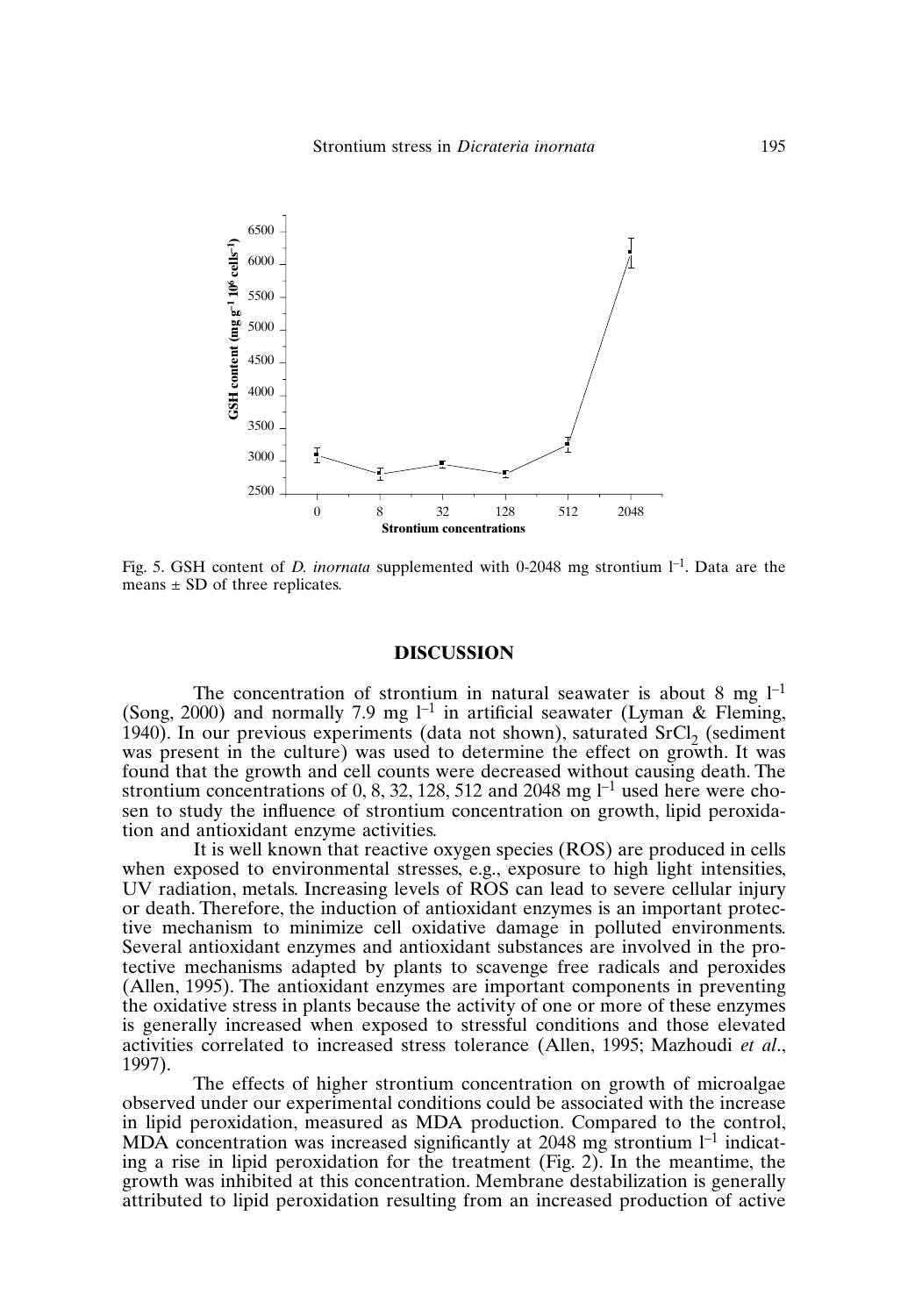oxygen species (AOS) (Mead *et al*., 1982) and lipid peroxidation can be initiated by redox activating metal ions themselves (Chaoui *et al*., 1997). The increase in lipid peroxidation observed in our work is considered as an indicator of increased oxidative damage caused by strontium in cells. Based on the present work, we conclude that at  $2048$  mg  $1<sup>-1</sup>$  strontium causes oxidative damage, as evidenced by the increased lipid peroxidation in *D*. *inornata.*

The strontium at the greatest dose (2048 mg  $l^{-1}$ ) caused a similar increase in antioxidant (GSH) and antioxidant enzymes (SOD, CAT and GPX) compared to the control, which was taken as circumstantial evidence for enhanced production of free radicals under strontium stress. Such increase in the activity of these enzymes had been reported with a variety of heavy metals applied for treatments (Van Assche & Clijsters, 1990) and the extent of increase varied with metal, metal concentration, the enzyme tested and plant species. However, detailed information concerning activation of the antioxidant system for the detoxification of metal ions in marine algae is scarce, although algae are recommended as biological monitors for heavy metal pollution (Whitton *et al*., 1989). With respect to algae, SOD activity can be induced by both Cu exposure in the diatom *Ditylum brightwellii* and Cd exposure in *Tetraselmis gracilis* (Rijistenbil *et al.,* 1994; Okamoto *et al*., 1996). It was found in the present study that microalgal cells, after being treated by higher strontium concentration, showed an increase in the level of SOD activity. It is well known that CAT plays an important role in reducing oxidative stress by catalyzing the oxidation of  $H_2O_2$  (Weckx & Clijesters, 1996). Thus the increase in the activities of this enzyme by strontium suggests increased production of  $H_2O_2$  and the markedly elevated the level of CAT, GPX and SOD following strontium treatment at highest concentration indicated the protective role of these enzymes against strontium-induced oxidative stress. Lee *et al*. (2003) also found catalase activity increased slightly when cells of the microalga *Nannochloropsis oculata* were exposed to cadmium stress.

Apart from these enzymes, some antioxidants like GSH may also play a role in inducing resistance to metals by protecting labile macromolecules against attack by free radicals, which are formed during various metabolic reactions and lead to oxidative stress (Alscher, 1988). In the present study, the level of antioxidant (GSH) exhibited a varied response to the strontium treatments, which was dependent on the metal concentration. Earlier Tukendorf & Rauser (1990) reported an increase in GSH content in maize, following treatment with Cd, due to activation of GSH synthesizing enzymes. A change in activity of enzymes involved in GSH biosynthesis is known to be a result of metal stress in plants (Scheller *et al*., 1987), but the depletion of GSH content with increasing concentration of copper was also observed in some algae (Nagalakshimi & Prasad, 2001). Thus, the observed relation between strontium induced oxidative stress (lipid peroxidation) and antioxidative capacity (antioxidant enzymes, GSH) in *D. inornata* cell suggests that the tolerance capacity of the plants to the metal depends on the balance between the factors favoring oxidative stress and the factors reducing oxidative stress.

To our knowledge this is the first report using microalgae to study antioxidant systems under strontium stress. In conclusion, *D. inornata* under strontium stress will show induction of antioxidant enzymes, which are important protective mechanisms to minimize cell oxidative damage in polluted environments and allow the *D. inornata* to tolerate a high concentration of strontium.

**Acknowledgements.** We are indebted to Mr Zhonghao Xia and Mrs Shuijuan Wang for their skillful technical assistance. Special thanks go to Dr. M.T. Brown for his kind advice. This research was supported by funds from the Natural Science Foundation of Jiangsu Province (No. 95021301).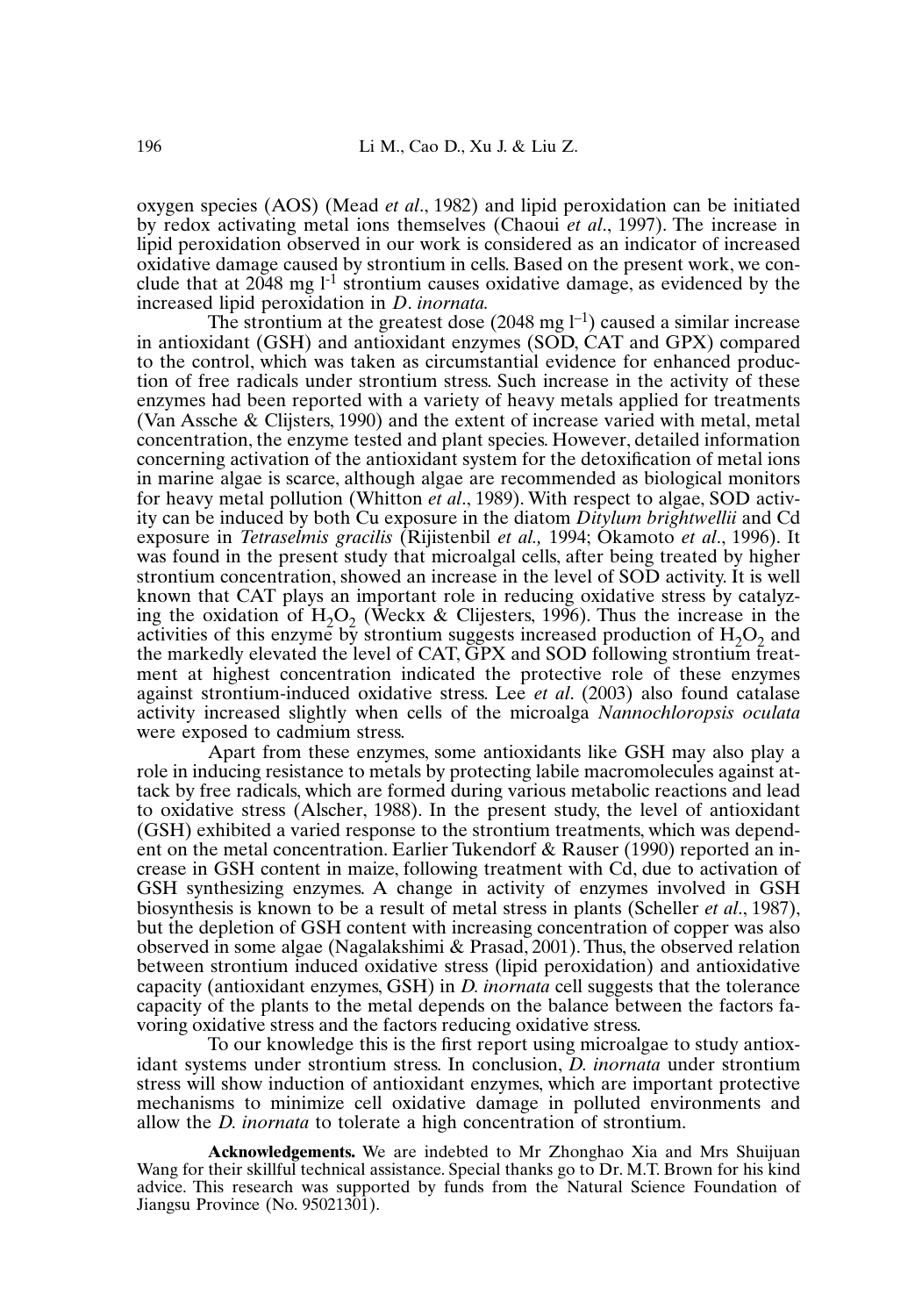## **REFERENCES**

- ALLEN R.D., 1995 Dissection of oxidative stress tolerance using transgenic plants. *Plant Physiology* 107: 1049-1054.
- ALSCHER R.G., 1988 Biosynthesis and antioxidant function of glutathione in plants. *Physiology Plantarum* 77: 457–464.
- BRADFORD M.M.,  $1976 A$  rapid and sensitive method for the quantitation of microgram quantities of protein utilizing the priniciple of protein-dye binding. *Analytical Biochemistry* 72: 248-254.
- BRADLEY D.J., FRANK, C.W. & MIKEVIN, Y., 1996 Nuclear contamination from weapons complexes in the former Soviet Union and the United States. *Physics Today* 49: 40-45.
- CHAOUI A., MAZHOUDI S., GHORBAL M.H. & ELFERJANI E., 1997 Cadmium and zinc induction of lipid peroxidation and effects on antioxidant enzyme activities in bean (*Phaseolus vulgaris* L.). *Plant Science* 127: 139-147.
- EISENBUD M. & GESELL. T., 1997  *Environmental radioactivity: from natural, industrial, and military sources*, 4th ed. San Diego, Calif., Academic Press.
- GUILLARD R.R.L. & RYTHER J.H., 1962 Studies on marine planktonic diatoms. I. *Cyclotella nana* Hustedt and *Detonula confervacea* (Cleve) Gran*. Canadian Journal of Microbiology* 8: 299-239.
- HOLAN Z.R., VOLESKY B., PRASETYO I., 1993 Biosorption of cadmium by biomass of marine algae. *Biotechnology and Bioengineering* 41: 819-825.
- HEATH R.L. & PARKER L., 1968 Photoperoxidation in isolated chloroplasts kinetics and stoichiometry of fatty acid peroxidation. *Archives of Biophysics* 25: 189-198.
- KEVERN N.R., 1964 Strontium and calcium uptake by the green alga, *Oocystis eremosphaeria*. *Science* 145:1445-1446.
- LEE M.Y.  $\&$  SHIN H.W., 2003 Cadmium-induced change in antioxidant enzymes from the marine alga *Nanochloropsis oculata*. *Journal of Applied Phycology* 15: 13-19.
- LYMAN J. & FLEMING R.H., 1940 Composition of sea water. *Journal of Marine Research* 3: 134-146.
- MAZHOUDI S., CHAOUI A., GHORBAL M.H. & FERJANI E.E., 1997 Response of antioxidant enzymes to excess copper in tomato *(Lycopersicon esculentum*, Mill.). *Plant Science* 127: 129-137.
- MCCORD J.M. & FRIDOVICH I., 1969 Superoxide dismutase. An enzymic function for erythrocuprein (hemocuprein). *Journal of Biology Chemistry*. 244: 6049-6055.
- MEAD J.F., WU G. S., STEIN R.A., GELMONT D., SEVANIAN A. & SOHLBERG E., 1982 — Mechanism of protection against membrane peroxidation. *In*: Kunio Y. (ed.), *Lipid Peroxides in Biology and Medicin*e. London: Academic Press, pp. 161–173.
- NAGALAKSHMI N. & PRASAD M.N.V., 2001 Responses of glutathione cycle enzymes and glutathione metabolism to copper stress in *Scenedesmus bijugatus*. *Plant Science* 160: 291-299.
- NOCTOR G., & FOYER C.H., 1998 Ascorbate and glutathione: keeping active oxygen under control*. Annual Review of Plant Physiology and Plant Molecular Biology* 49: 37-45.
- OKAMOTO O.K., ASANO C.S., AIDAR E. & COLEPICOLO P., 1996 Effects of cadmium on growth and superoxide dismutase activity of the marine microalga *Tetraselmis gracilis*. *Journal of Phycology* 32: 74-79.
- RAO M.V., PALIYATH G. & ORMROD D.P., 1996 Ultraviolet-B and ozone-induced biochemical changes in antioxidant enzymes of *Arabidopsis thaliana. Plant Physiology* 110: 125-136.
- RIJSTENBIL J.W., DERKESEN J.W.M., GERRINGA L.J.A., POORTVLIET T.C.W., SANDEE A., VAN DEN BERG M., VAN DRIE J. & WIJNHOLDS J.A., 1994 — Oxidative stress induced by copper: Defense and damage in the marine planktonic diatom *Ditylum brightwellii*, grown in continuous cultures with high and low zinc levels. *Marine Biology* (Berlin) 119: 583-590.